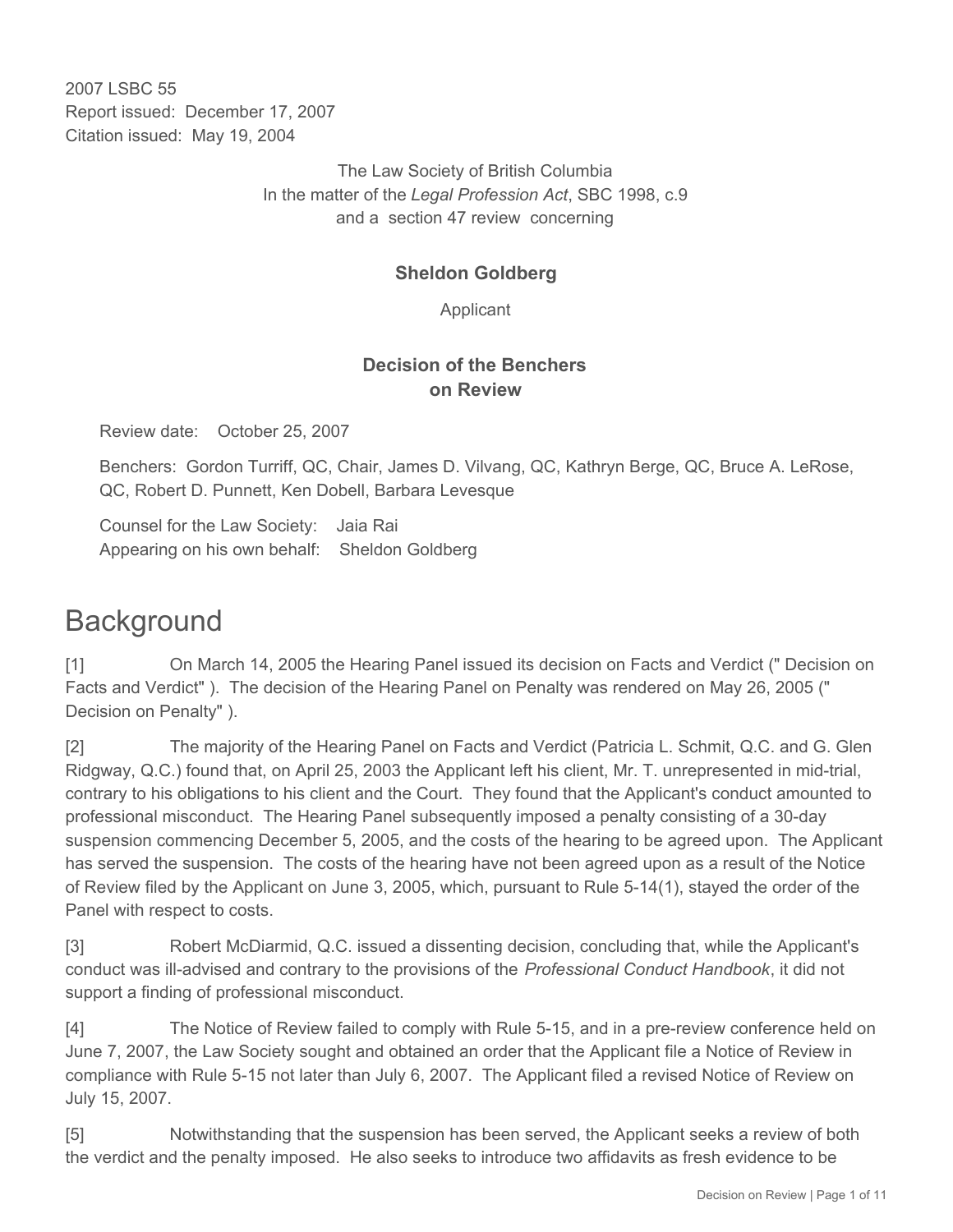considered on the Review.

[6] We reserved decision on the admissibility of the new evidence, and the Applicant was allowed to refer to that evidence in his submissions.

#### **Standard of Review**

[7] This application is governed by Sections 38, 47 and 48 of the *Legal Profession Act*.

[8] It is settled law that the standard of review by the Benchers is that of correctness. The Benchers must determine whether the decision of the Hearing Panel was correct and, if the Benchers find that it was not, they must substitute their own decision for that of the Hearing Panel. [1]

[9] However, since the Hearing Panel had the benefit of *viva voce* evidence and the opportunity to assess the credibility of witnesses by observing their demeanour in the proceedings, the Benchers " ought to accord some deference to the Hearing Panel on matters of fact where determinations have been made by a Hearing Panel on factual matters in dispute." [2]

[10] The Applicant on this Review did not disagree that this was the standard of review.

#### **Review of Verdict**

[11] The Hearing Panel made the following findings of fact:

[10] On April 25, 2003, the Respondent, representing client Mr. T, attended at the Provincial Court, Courtroom 303, Main Street, for Mr. T's trial.

[11] The Provincial Court at Main Street is a busy place. While efforts are made to schedule matters in particular Courtrooms, it is not uncommon for matters, including trials, to be shuffled from Courtroom to Courtroom as time and Judges become available.

[12] Mr. T's trial, *R. v. T* was scheduled to consume four hours of Court time. This trial was the only matter the Respondent had scheduled for hearing on April 25, 2003.

[13] Mr. T had been denied bail and remained in custody on the instant charges of attempted break and enter of a residence. Therefore his trial was a priority to proceed.

[14] That morning, scheduling problems occurred in other Courtrooms at Main Street, resulting in the matters that had been scheduled for Courtrooms 306 and 309 being called into Courtroom 303 to be dealt with.

[15] This is not an uncommon situation.

[16] Her Honour Judge Godfrey was presiding in Courtroom 303.

[17] Mr. T's trial was to be heard in Courtroom 303, before Judge Godfrey.

[18] Before Mr. T's trial commenced, Judge Godfrey dealt with several matters including a matter *R. v. D*, which was also set for trial that day.

[19] Ms. D, the accused in *R. v. D* was facing two charges of breach of probation.

[20] Ms. D was not represented by a lawyer at the time that the matter was called before Judge Godfrey. Crown Counsel, Ms. R indicated to the Court that *R. v. D* was ready to proceed, Ms. D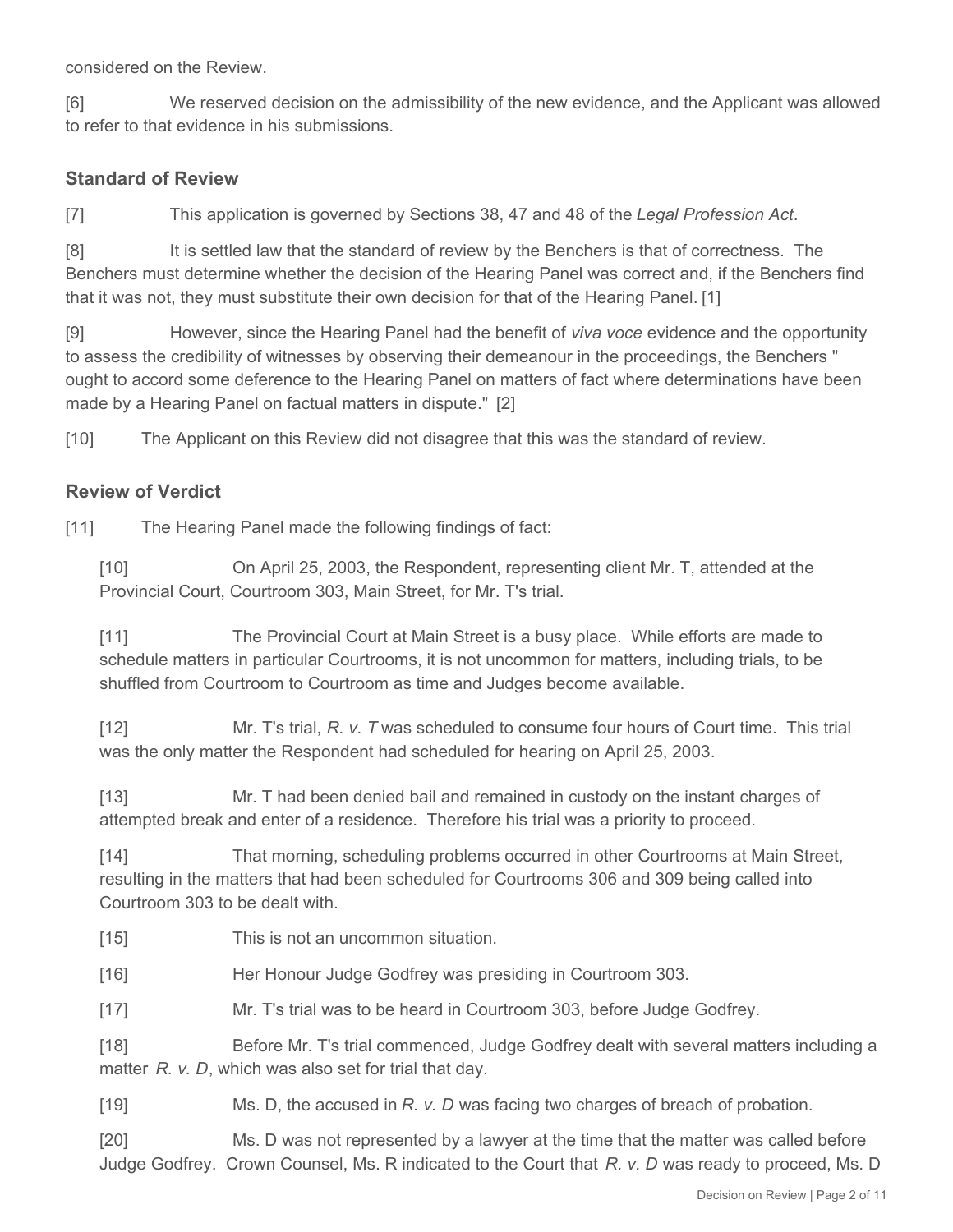indicated that she was ready to proceed. The matter was peremptory on Ms. D due to numerous adjournments and the age of the information. Judge Godfrey directed both Crown and Ms. D to stand down to await a decision as to whether the trial *R. v. D* would be moved to another Courtroom or whether it would be dealt with by her in Courtroom 303.

[21] Respondent's evidence was that he was unaware of what was happening regarding other cases called in Courtroom 303 as he sat waiting, including anything regarding *R. v. D*. He was unaware that matters were before Judge Godfrey due to illnesses of other Judges, he was unaware of whether *R. v. D* would be going into another Courtroom in the afternoon, and he was unaware that that trial had been set " peremptorily" .

[22] Mr. T's trial commenced before Judge Godfrey.

[23] Over the course of the morning, the Crown completed four of its five witnesses in *R. v. T*. An interpreter was present to translate evidence for Mr. T. At noon, the Court stood down for lunch and Mr. T was returned to cells at 222 Main Street.

[24] After the lunch break, the Court session resumed in Courtroom 303 before Judge Godfrey.

[25] Before Mr. T was present in the Courtroom, Crown Counsel, Ms. R, called *R. v. D*. She advised the Court that she had been informed by the Respondent over the lunch break that he had been retained by Ms. D and the file was being called in Courtroom 308.

[26] The Respondent sought a brief adjournment of Mr. T's matter, which Judge Godfrey granted. He left Judge Godfrey's Courtroom. Judge Godfrey stood Court down to await his return.

[27] Ms. R and the Respondent went to Courtroom 308 to deal with the Respondent's adjournment application in *R. v. D*.

[28] Time passed in Courtroom 303. The few minutes stretched into half an hour. At approximately 3:00 p.m. *R. v T* [sic] was returned to Courtroom 303 without having been spoken to because the Judge in Courtroom 308 was already occupied with matters.

[29] *R. v. D* was recalled in Courtroom 303. The Respondent made his adjournment application before Judge Godfrey.

[30] Mr. T was not in Courtroom 303 throughout this exchange between the Court, Crown and the Respondent.

[31] The Crown opposed the Respondent's adjournment application on *R. v. D* on the basis that the charges were old, dating from 2001, that several earlier trial dates had been aborted due to Ms. D's then counsel getting off the record, and that the trial date of April 2, 2003 had been fixed after Crown had determined that Ms. D was not going to have counsel and that this date would be peremptory on Ms. D.

[32] The Respondent argued for the adjournment on the basis that Ms. D should now come to the conclusion that she could not represent herself at trial, that Ms. D was unfamiliar with the Court process, that the Respondent as counsel for Ms. D wanted the opportunity to speak to Crown after which time he might admit evidence of a police officer that would obviate the need to call that officer as a witness, and there was no urgency since there was no suggestion of continued contact between Ms. D and the complainant. The Respondent suggested that a trial date could be set as early as 60 days hence. The Respondent did not indicate at any time that the Crown's case was fatally flawed because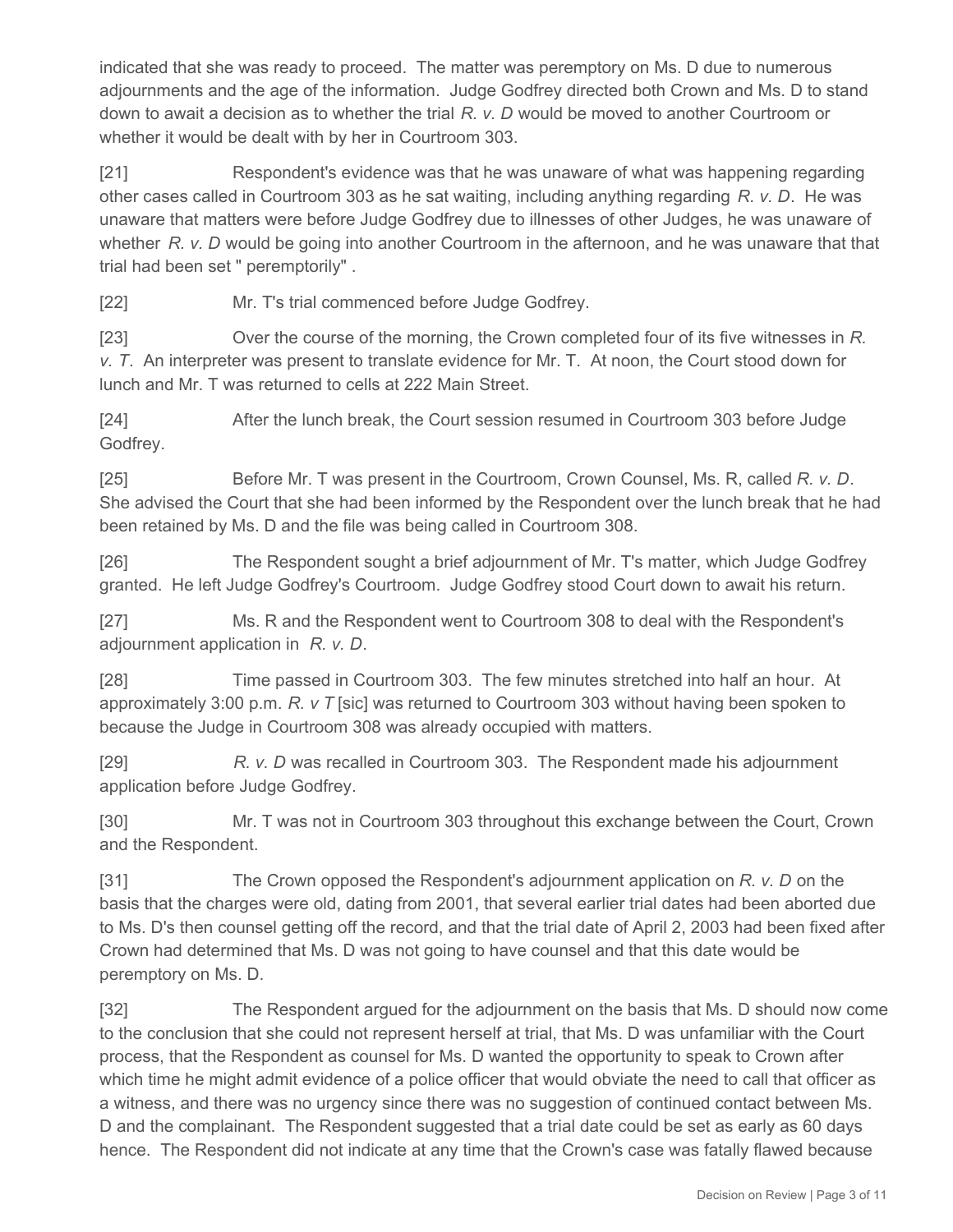it could not prove notice of the terms of the Probation Order had been given to Ms. D.

[33] Judge Godfrey denied the Respondent's adjournment application on *R. v. D* and directed that the file be taken to another Courtroom for trial.

[34] Judge Godfrey directed that *R. v. T* proceed.

[35] Judge Godfrey directed that Mr. T be brought down from cells.

[36] The Respondent was unhappy with the ruling.

[37] The Respondent asked Judge Godfrey if he could go to the Courtroom where *R. v. D* would be tried, to assist Ms. D. Judge Godfrey refused this request and directed that the Respondent continue the trial *R. v. T*.

[38] The Respondent left Courtroom 303.

[39] Judge Godfrey had Mr. T. brought from cells and directed a mistrial of *R. v. T*.

[40] The Respondent went to Court 305 where Ms. R had taken the *R. v. D* file to be heard before Judge Bruce.

[41] The Respondent advised Judge Bruce that he was representing Ms. D and that he wanted the Crown to call its case and then he would be seeking an adjournment.

[42] It then became clear that the Crown had been relying on Ms. D's representation that she was admitting that she was bound by the Probation Order and that the Respondent was withdrawing any such admission.

[43] The Crown proceeded with its first witness in *R. v. D* at about 3:00 p.m. and the Court was occupied with the leading of the Crown's evidence and the Respondent's cross examination straight through until 4:25 p.m. By the time the Crown's available witnesses' evidence was concluded, it was 4:25 p.m., and there was insufficient time to conclude the case. Ms. D's trial was adjourned to continue on a date to be set.

[44] Mr. T remained in custody from April 25, 2003 until May 28, 2003 when a Supreme Court Judge released him after a bail review. The Respondent was ill on the next trial date of July 28, 2003, so the trial was adjourned. On the trial date of February 13, 2004, Mr. T did not appear and a bench warrant was issued for his arrest.

[45] On April 25, 2003, the Respondent did not speak to Mr. T before agreeing to represent Ms. D.

[46] Accordingly, the Respondent did not obtain instructions from Mr. T to seek an adjournment of his trial, in order that the Respondent could represent Ms. D at her trial.

[47] The Crown eventually stayed *R. v. D* because the Crown was unable to prove an element of the offence, that is, that Ms. D had been made aware of the terms of the Probation Order.

[12] The Applicant asserts in his Revised Notice of Appeal that the majority erred in its verdict and that the following errors were made:

(a) The majority erred in finding that Mr. T, due to his custodial status, was disadvantaged by what occurred;

(b) The majority failed to consider or conclude that he acted in the best interests of the Bar in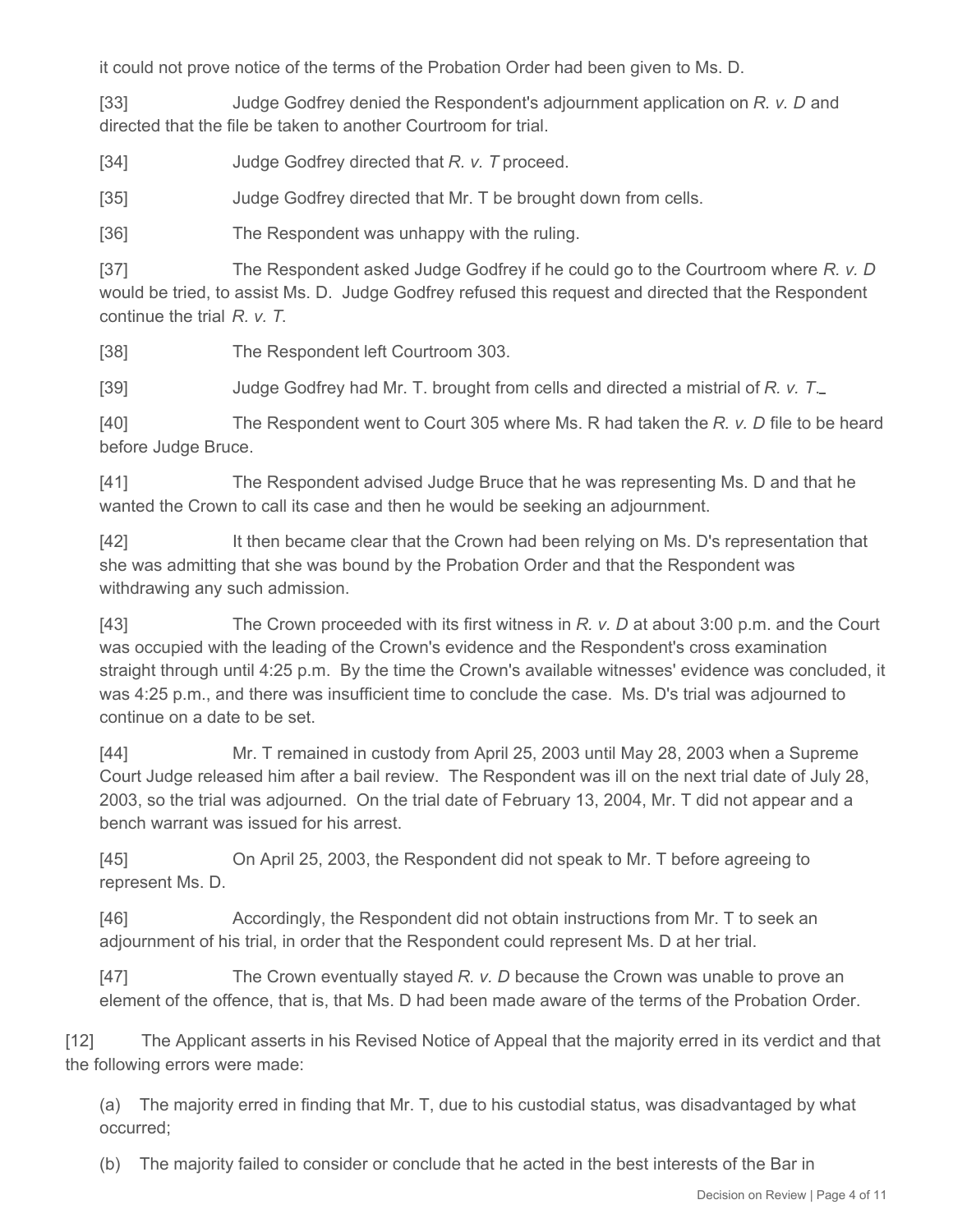preventing an innocent person from making admissions in a case, against her interest, that could not be proven, thereby avoiding criminal convictions and a jail sentence for her; and

(c) The majority failed to consider or conclude that the trial court judge failed to give him, as defence counsel, an opportunity to make submissions explaining the facts above and did demonstrate a bias against him then that continues to the present, causing undue hardship for him and his clients.

[13] With respect to the Applicant's argument that the majority erred in finding that Mr. T, due to his custodial status, was disadvantaged by what occurred, we agree with the Hearing Panel for the reasons set out in paragraphs 62, 68, and 74 of the Decision on Facts and Verdict as follows:

[62] It was unfair to Mr. T for the Respondent to leave him without counsel, in mid-trial, in the circumstances of this trial. By walking out of Court in mid-trial, the Respondent abandoned his client at a stage in the proceedings where Mr. T would have had to face the Crown's case alone, had the Judge proceeded. The Respondent chose to put the interests of his new client before the interests of his existing client. By abandoning Mr. T, the Respondent severed the solicitor client relationship. To do so in these circumstances was to sever the relationship for an improper purpose. It was only because Judge Godfrey declared a mistrial that Mr. T's potentially unfair position of being forced to proceed while unrepresented, was avoided.

[68] The Respondent's abandonment of Mr. T when the presiding Judge would not grant his adjournment placed Mr. T. in a potentially unfair position, which was only avoided by Judge Godfrey's declaration of a mistrial. This conduct resulted in the natural and foreseeable consequences of his withdrawal, that being a delay in Court proceedings, leaving Mr. T to languish in jail.

[74] The natural consequence of the Respondent's conduct was to waste Court time, the time of witnesses, and other counsel, and, worst of all, to delay Mr. T's trial.

[14] The Applicant argued that, since Mr. T was already in custody, he was not disadvantaged by what occurred. This argument ignores the fact that Mr. T was entitled to have his trial completed. Completion of his sentence on another matter would still leave him in jail pending either release or completion of the trial in which the Applicant abandoned him. In any event, the abandoning of Mr. T mid-trial was sufficient for a finding of professional misconduct.

[15] In addition, as noted in paragraph 74 of the Decision on Facts and Verdict, the consequences of the Applicant's conduct wasted Court time, the time of witnesses and other counsel and delayed Mr. T's trial.

[16] With respect to the Applicant's argument that the Hearing Panel did not give adequate consideration to the fact that he prevented an innocent person, Ms. D, from being convicted, thereby avoiding criminal conviction and a jail sentence, the majority of the Hearing Panel accepted that he did provide good service to Ms. D.

[17] However, that did not entitle the Applicant to jeopardize Mr. T's position, nor did it justify his conduct towards Judge Godfrey. As stated by the majority in the Decision on Facts and Verdict at paragraphs 63 and 77:

[63] The Respondent's primary duty was to the client with whom he was engaged in trial. While it is laudatory to render assistance to unrepresented citizens, it is inappropriate to do that in circumstances where that jeopardizes the position of an existing client on a pre-existing retainer.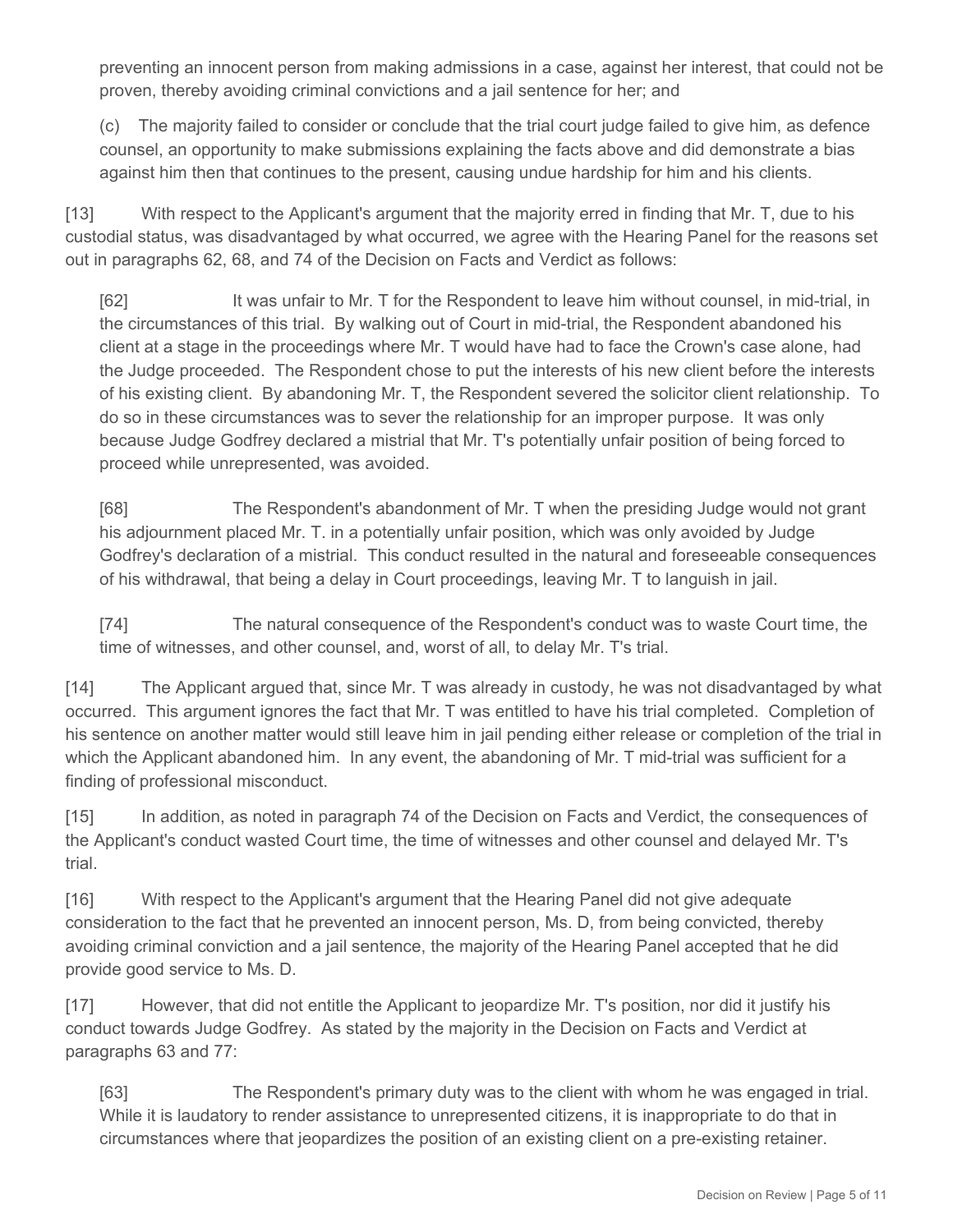[77] The Respondent's justification for this conduct, that being the need to assist Ms. D who was most in danger of injustice, is no justification, in these circumstances, for his conduct respecting Judge Godfrey.

[18] We agree. A lawyer is not entitled to abandon a pre-existing client mid-trial simply because someone else is in need of the lawyer's services at the time.

[19] Finally, the Applicant submits that Judge Godfrey failed to allow him the opportunity to explain the above facts and did demonstrate a bias against him that continues to the present day, causing undue hardship for him and his clients. He asserts that Judge Godfrey's alleged mistreatment of him was not given adequate consideration.

[20] A review of the transcript of the Applicant's application to Judge Godfrey for an adjournment of the matter of Ms. D reveals that he was given the opportunity to make his argument and, further, that he concluded his submissions with the words " those are my submissions."

[21] The Applicant now argues that he was denied the opportunity to make further submissions respecting the situation Ms. D was in. The transcript reveals that he made full submissions. He completed those submissions and Judge Godfrey made her ruling. The fact that he did not anticipate that Ms. D's case would then be moved to another courtroom did not entitle him to then make further submissions on that issue.

[22] The Applicant acknowledged to the Benchers on this Review the right of a trial judge to control the trial list. Accordingly, he acknowledged that Judge Godfrey was entitled to exercise her discretion to control the court list. However, he perceived that she exercised her discretion wrongfully in the circumstances that applied to him and his two clients that day. As a result, he was entitled to make his own decision as to the correct priority to give to his professional obligations to his clients.

[23] The Applicant's perception of Judge Godfrey's treatment of him does not excuse his conduct and the majority of the Hearing Panel was correct in not relying on it. He was not entitled to walk out of the courtroom in the middle of a trial, abandoning his client.

[24] The Applicant, in agreeing to represent Ms. D, should have made his representation conditional on either having the matter adjourned or dealt with after the T matter. His failure to do so created the situation in which he found himself.

[25] The Applicant also argued that he was acting in the tradition of an independent bar and that the Canadian *Charter of Rights and Freedoms* guarantees entitlement to legal representation. Aside from whether or not the Applicant's interpretation of the *Charter of Rights and Freedoms* is correct,[3] the Applicant's argument misses what is at issue in this Review and before the Hearing Panel. At issue is his professional obligation to a client and his decision to abandon that obligation in favour of another.

# **Professional Misconduct**

[26] Professional misconduct is not defined in the *Legal Profession Act*, the Law Society Rules or the *Professional Conduct Handbook*. It has been considered by the Benchers in a number of cases. The leading decision is the Decision on Review in *Law Society of BC v. Hops,* [1999] LSBC 29.

[27] *Hops* and decisions of hearing panels since, confirm that professional misconduct is no longer restricted to conduct that can be characterized as dishonourable or disgraceful. The hearing panel in *Law Society of BC v. Martin,* 2005 LSBC 16 at 29 para. 171 and at 23, paras. 139-140, reviewed *Hops*, (*supra*), and characterized the test as " whether the facts as made out disclose a marked departure from that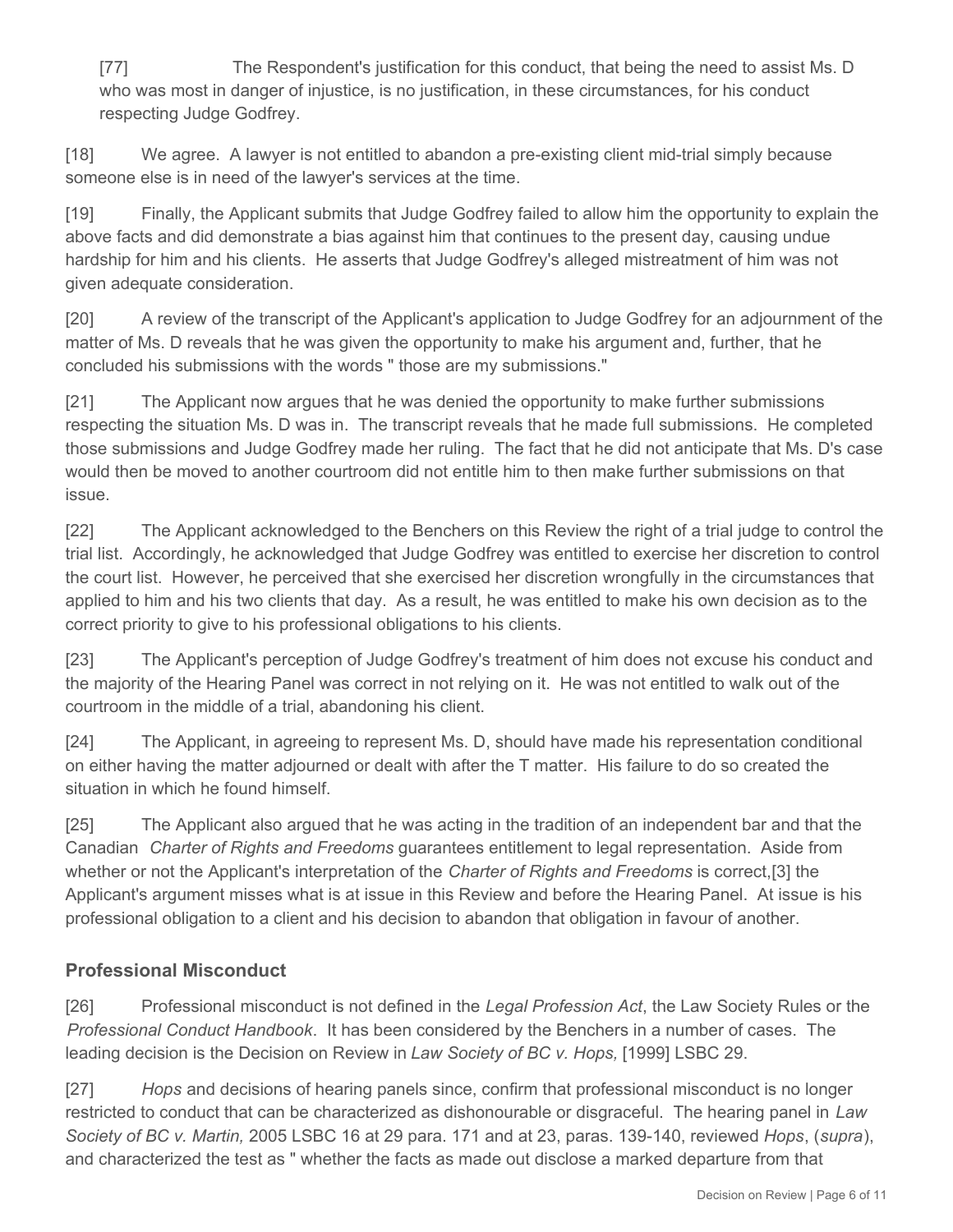conduct the Law Society expects of its members; if so, it is professional misconduct."

[28] The Applicant's position at the Hearing and on this Review was that, at the time he accepted Ms. D's retainer, he fully expected that her trial would proceed after Mr. T's trial had concluded. His position was that he was acting for two clients with trials in the same courtroom, and he thought they both could complete.

[29] The majority on the Hearing concluded:

The Panel finds on the Respondent's own evidence that he had insufficient knowledge of the circumstances of the *R. v. D* matter to be able to conclude that it would necessarily proceed in Courtroom 303, before Judge Godfrey. He had a duty to Mr. T to use diligence to determine whether he could in fact be available to represent Ms. D while still fulfilling his obligations to Mr. T. He failed in his duty. [4]

[30] Mr. McDiarmid's dissent turned on his finding of fact that the Applicant accepted Ms. D's retainer fully expecting her trial would proceed after Mr. T's trial and in the same courtroom.

[31] We are satisfied on the evidence of the Applicant and the witnesses called at the hearing that the Applicant did not have sufficient information to conclude that the *R. v. D* matter would proceed in the same courtroom as the *R. v. T* matter. He failed to place any conditions on the retainer for Ms. D, such as that he could only act for her if her trial was adjourned or if it proceeded after Mr. T's trial concluded. His actions placed him in the position he found himself in. The fact that Judge Godfrey refused his application to adjourn the matter of Ms. D did not justify his abandonment of Mr. T.

[32] In addition, the manner in which he walked out of the courtroom was discourteous to Judge Godfrey and buttresses our conclusion that the Hearing Panel correctly concluded that the Applicant had misconducted himself professionally. His commitment to Ms. D. and his perception of Judge Godfrey's attitude to him did not justify his conduct. To excuse his conduct would amount to a licence to lawyers to abandon pre-existing clients mid-trial simply because someone else was in need of their services.

[33] In reaching this conclusion we, as did the Hearing Panel, have relied on our own experience with guidance from the Canons of the *Professional Conduct Handbook,* Chapters 1 and 10.

[34] We note that the Hearing Panel stated in paragraph 80 that:

This Panels [sic] finds that the Respondent has professionally misconducted himself in abandoning his client in mid trial, and in treating the Provincial Court Judge with disrespect.

The citation does not specifically allege the Applicant's discourteous treatment of the trial judge in leaving the courtroom mid trial. The citation does state that the Panel was to inquire into the Applicant's conduct in leaving his client mid-trial " contrary to his obligations to [his] client and the Court." (emphasis added) The conclusion of the Panel may give the appearance that the Applicant was guilty of professional misconduct on two separate allegations; however, when the decision is read in its entirety, it is clear that the majority was considering the Applicant's conduct in leaving the courtroom as part of, or as an aggravating factor relating to, his conduct in abandoning his client Mr. T. In other words, his manner of leaving was a factor to be considered.

### **Review of Penalty**

[35] The Hearing Panel imposed a 30-day suspension and costs of the hearing, to be agreed upon.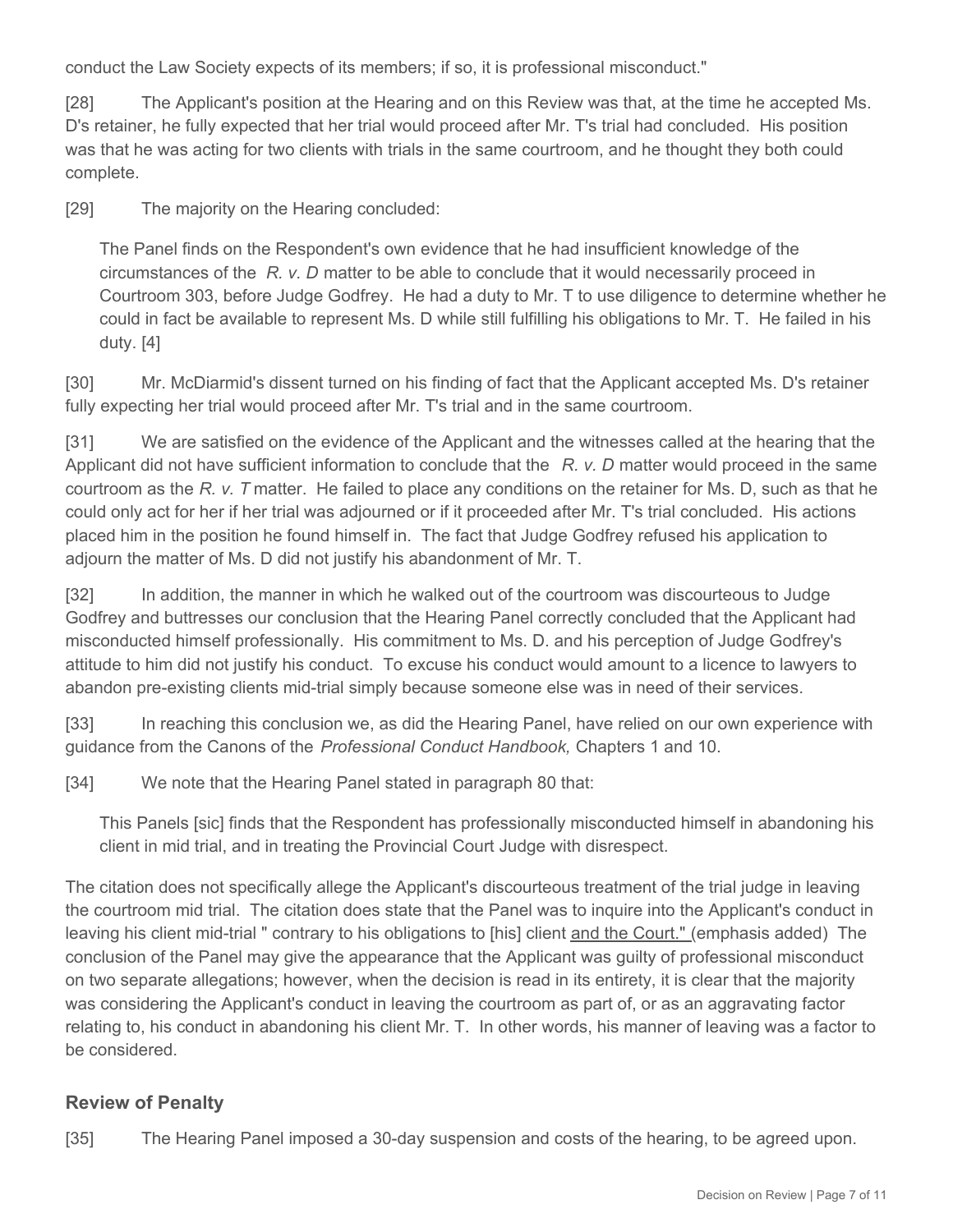[36] The Applicant's grounds for a review of the penalty, as set out in his revised Notice of Review, are:

(a) the penalty imposed is " inconsistent with the actions of Counsel who acted in the best interests of both clients and the goals of the justice system" ; and

(b) paragraphs 4 and 5 of his Notice (his assertion that the trial judge failed to give him an opportunity to make submissions and demonstrated a bias against him and his application to admit the fresh evidence) should be applicable and ameliorate any penalty.

[37] The test for review of a penalty decision was discussed in *Hordal* (*supra*).In that decision, the Benchers on the Review determined, at para. 14, that the question of whether particular misconduct should lead to particular penalties can often be easily answered by the Benchers. However, when considering whether the quantum of fine or duration of suspension is the correct quantum or duration, the correctness test is informed by the reasonableness test in that the Benchers on the Review will substitute their judgment only if it falls outside the appropriate range. The *Hordal* Panel stated:

[16] The Benchers are often required to consider whether the quantum of a fine levied on a member, or the duration of a suspension imposed as a result of particular conduct, is the correct fine or is the correct duration for the suspension. Those issues arise in this Review.

[17] While we have determined that these issues are not as easily capable of the application of the correctness test, they are nonetheless questions to which there is a correct answer. If the Benchers in review are satisfied that the penalty differs from that imposed by the Hearing Panel, the Benchers must substitute their judgment for that of the Hearing Panel.

[18] In considering questions regarding the correctness of the magnitude of a fine, or of the duration of a suspension, the Benchers must examine the impugned conduct and determine if the proposed penalty falls within a " range" of penalties that have been applied in similar situations in the past. This examination is often referred to as a " reasonableness" test, and in our view that characterization is sometimes wrongly contrasted with the correctness test. It is the view of the Benchers that to be correct, the proposed fine or suspension duration must be " reasonable" or within the range of appropriate penalties for similar delicts. In other words, the " correctness" test is informed by the " reasonableness" test. If it falls outside of that range, it will not be correct and it will be necessary for the Benchers to substitute their determination of the correct fine amount or the correct suspension duration in those circumstances.

[19] Counsel suggested that it would be improper for the Benchers to interfere with the fine quantum and/or suspension duration, as it was suggested that conduct by the Benchers would amount to " tinkering" with the determination of the Hearing Panel. Within certain parameters, we agree that it is inappropriate for the Benchers to " tinker" with determinations made by a Hearing Panel. It would, for example, be inappropriate for the Benchers to determine, in circumstances where a Hearing Panel had levied a fine of \$5,000.00, that a fine of \$4,000.00 or \$6,000.00 would have been more appropriate. That substitution of judgment would clearly amount to tinkering by the Benchers, and would be inappropriate. On the other hand, if the Hearing Panel had determined a fine of \$5,000.00 while the Benchers thought that a fine of \$15,000.00 was the correct fine, then clearly it would not, on a relative basis, amount to tinkering with the determination of the Hearing Panel for the Benchers to substitute a fine of \$15,000.00 for the fine of \$5.000.00 imposed by the Hearing Panel. Similar considerations with respect to orders of magnitude as to penalty duration will arise, and we will address those later in these reasons.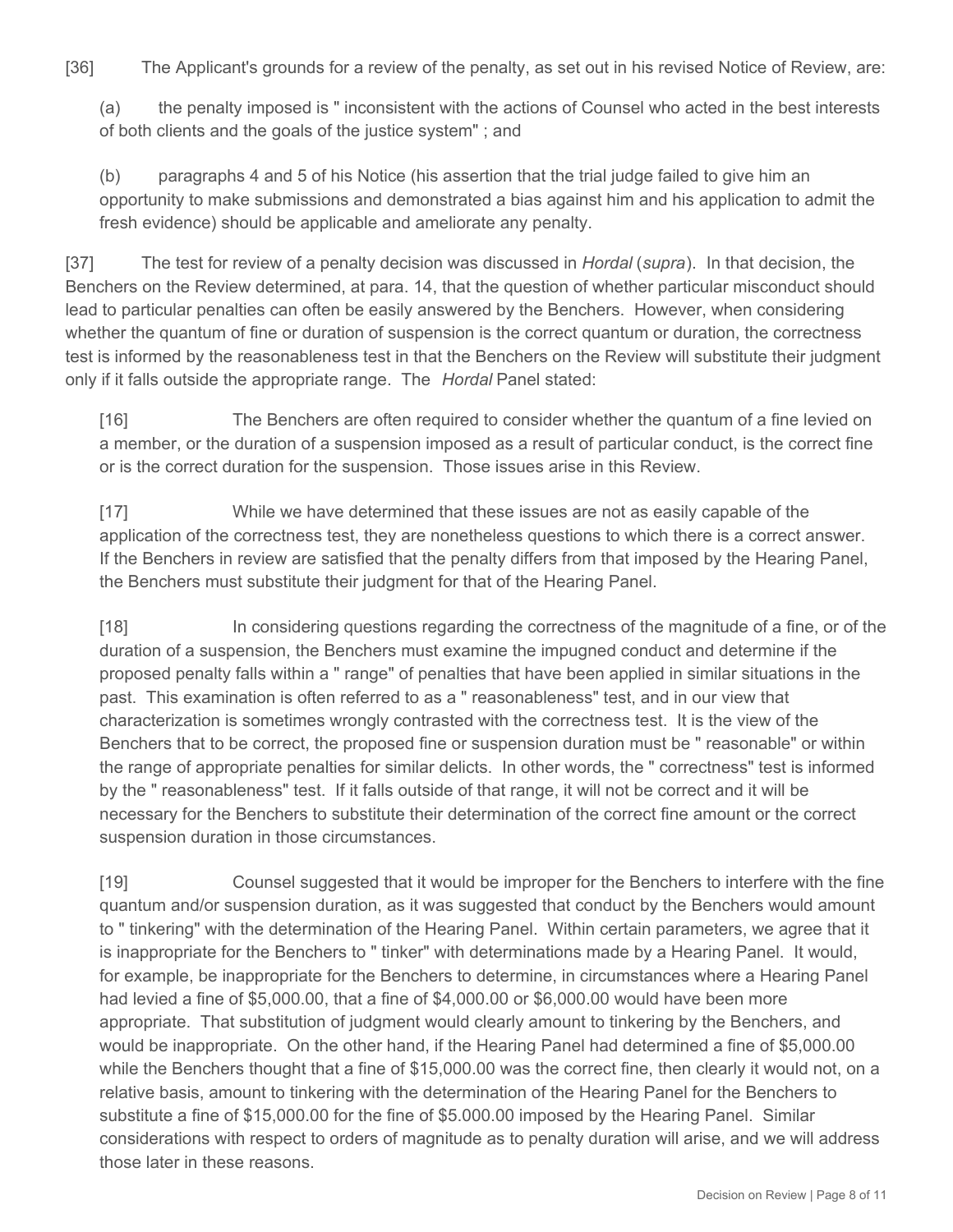[20] In summary then, we note that we must review the correctness of the Hearing Panel's determination, and when considering issues of magnitude of fine and duration of suspension, if we are satisfied that the magnitude of fine and/or duration of suspension established by the Hearing Panel is incorrect, meaning that it falls outside an appropriate range, then we must substitute our judgment for that of the Hearing Panel.

[38] We are satisfied that the penalty imposed by the Hearing Panel was appropriate and was within the appropriate range for the reasons given by them.

# **Application to Adduce Fresh Evidence**

[39] The fresh evidence the Applicant seeks to introduce consists of:

- (a) An affidavit of Mr. T sworn April 18, 2006; and
- (b) An affidavit of Mr. F sworn August 30, 2007.

[40] The affidavit of Mr. T speaks to a number of matters including:

(a) Judge Godfrey's attitude towards the Applicant and his application for a *Charter* remedy;

(b) Mr. T's discussion with and instructions to the Applicant to the effect that he would proceed with his trial alone without counsel.

[41] Mr. F, the Applicant's assistant, speaks in his affidavit about the alleged effect Judge Godfrey's ban of the Applicant from her courtroom has had on the Applicant and his clients.

[42] The authority for the Benchers to admit evidence in addition to the evidence that forms part of the record is set out in section 47(4) of the *Legal Profession Act* and Rule 5-17(2) of the Law Society Rules:

Section 47(4) states:

(4) If, in the opinion of the benchers, there are special circumstances, the benchers may hear evidence that is not part of the record.

Rule 5-17(2) states:

(2) If, in the opinion of the Benchers, there are special circumstances, the Benchers may admit evidence that is not part of the record.

[43] The Benchers considered the test for the admissibility of fresh evidence in *Law Society of BC v. Kierans* [2001] LSBC 6. At paras. 13 and 14, the Benchers considered the tests for admissibility in the criminal and civil context:

13. The leading authority on the exercise of an appellate court of its discretion under the provisions of the *Criminal Code* to admit fresh evidence is *Palmer v. The Queen*, [1980] 1 S.C.R. 759, in which the Supreme Court of Canada established the following tests:

The evidence should generally not be admitted if, by due diligence, it could have been adduced at trial;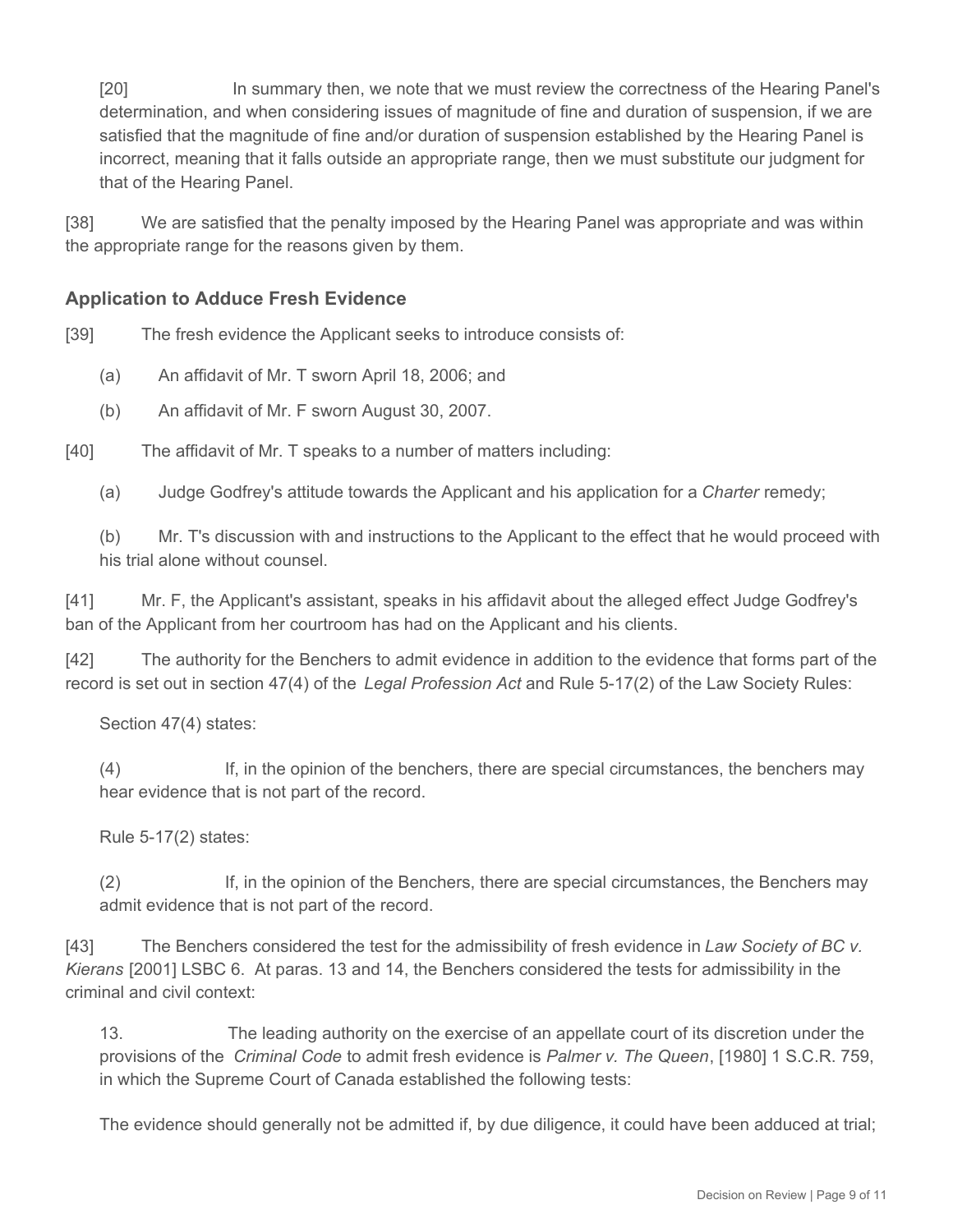The evidence must be relevant in the sense that it bears upon a decisive or potentially decisive issue in the trial;

The evidence must be credible in the sense that it is reasonably capable of belief, and

It must be such that, if believed, it could reasonably, when taken with the other evidence adduced at trial, be expected to have affected the result.

14. In a civil context, the test is established by the Court of Appeal decisions in *Cory v. Marsh* (1993), 77 B.C.L.R. (2d) 248 and *Appel (Public Trustee of) v. Dominion of Canada General Insurance Co.*, [1997] B.C.J. No. 1794 as being:

That the evidence was not discoverable by reasonable diligence before the end of the trial;

That the evidence is wholly credible;

That the evidence will be practically conclusive of an issue before the court.

[44] The Benchers in *Kierans* adopted the tests set out in *Palmer* and held that, if the proffered evidence fails to meet any of the *Palmer* tests, it cannot be admitted.[5]

[45] With respect to the affidavit of Mr. T, it conflicts with the Applicant's own evidence at the hearing and in his submissions to us that he did not speak to Mr. T. and obtain his approval to leave Mr. T unrepresented until after he had left him unrepresented. There are serious credibility concerns with Mr. T's affidavit evidence. In addition, it is clear from the record that the Applicant had contact with Mr. T prior to his initial response being given to the Law Society.

[46] The affidavit evidence of Mr. T does not satisfy the test noted above. It was discoverable by reasonable diligence before the hearing before the Hearing Panel, it raises credibility issues and is not conclusive of the issue before us.

[47] With respect to the affidavit of Mr. F, it relates to events occurring after the hearing and concerns the effects on the Applicant and his clients of Judge Godfrey's ban from her courtroom. The affidavit, while relevant to the issue of penalty, would not have affected the penalty imposed by the Panel since the Panel considered the ban and its effect in imposing the penalty. [6]

[48] There is therefore no basis for admitting either affidavit, and the application to adduce fresh evidence is dismissed.

[49] The decision of the Hearing Panel on Facts and Verdict is found to be correct. The decision of the Hearing Panel on Penalty is confirmed.

[50] No submissions were made to us on the matter of costs. The Hearing Panel ordered that costs of the hearings before them be payable by the Applicant. They ordered that if counsel for the Law Society and the Applicant were unable to agree on the costs, the Hearing Panel would accept submissions in writing on the issue. We also confirm the order of the Hearing Panel in respect of costs.

[51] With respect to the costs of this Review, we order that they be payable by the Applicant. If counsel for the Law Society and the Applicant are not able to agree on the costs of the Review, we will accept submissions in writing on the issue of costs.